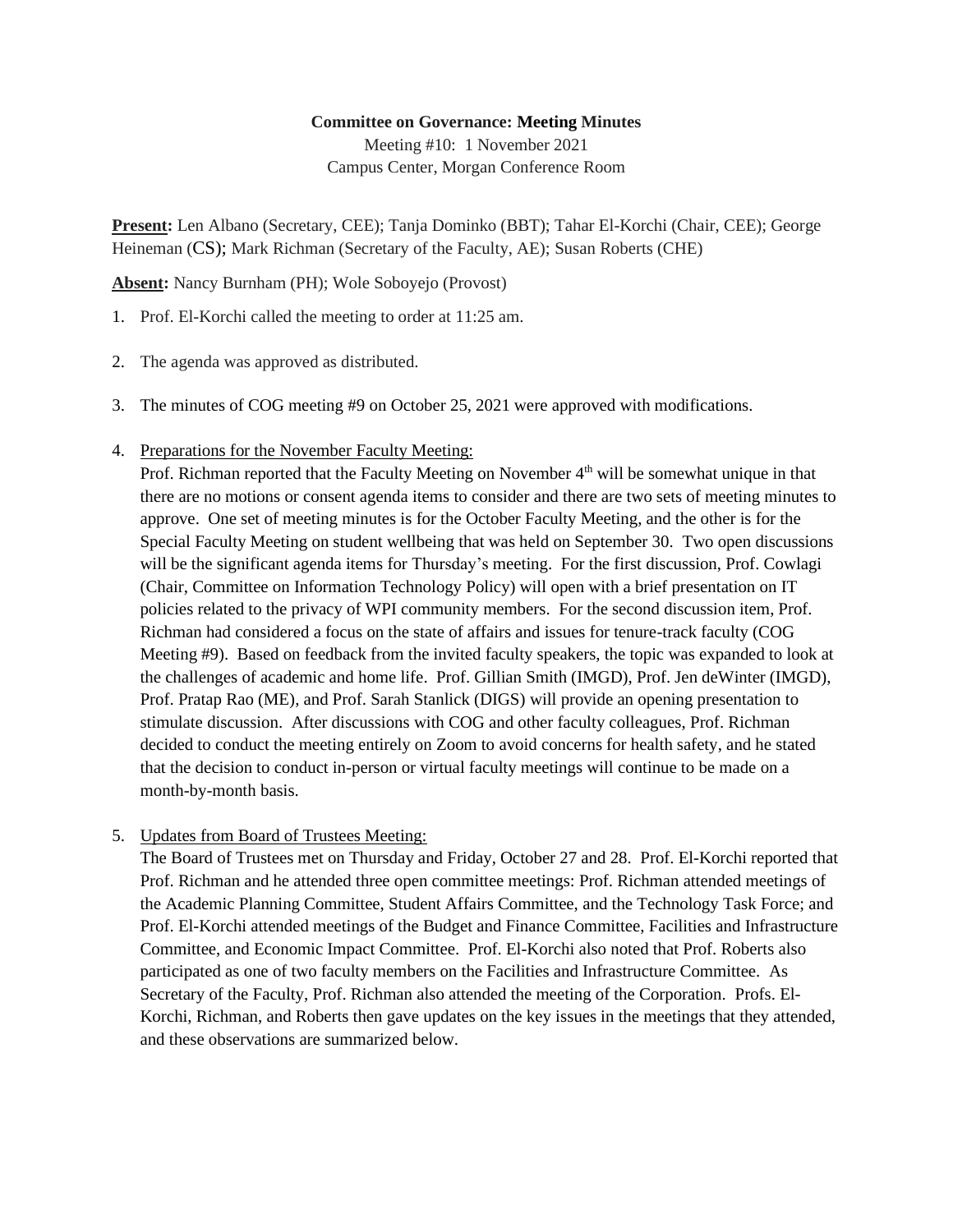Budget and Finance Committee (Prof. El-Korchi): CFO Mike Horan presented a model for a 10-year budget cycle that could be used as a planning tool to explore the impact of certain budget stressors.

Facilities and Infrastructure Committee (Prof. Roberts and El-Korchi): The current capital budget contains \$1.2M for new equipment and fit out to support faculty hires, and an increase to \$3M is planned for next year's capital budget. Prof. Roberts questioned whether this level of funding is sufficient to support competitive start-up packages for new hires, and she plans to follow-up with Associate VP Kris Sullivan. Prof. El-Korchi noted that there was a push for new housing, but the proposed new residence hall will not be built. Instead, WPI will lease space within the former Becker College campus at a lower cost and use the townhouses for undergraduate housing. The target is to house about 65% of the undergraduate students, and this includes housing within fraternities and sororities.

Meeting of the Corporation (Prof. Richman): Provost Soboyejo presented the Strategic Plan. It was approved by the Corporation following some questions and discussion.

Academic Planning Committee (Prof. Richman): Dean Jackson (FSB), Dean King (A&S), and Dean McNeill (Eng.) presented on their work with the proposed models for Program Evaluation, Faculty Load, and Budgeting. The Deans of the four schools gave updates on their respective schools. These presentations were followed by discussion on the accomplishments from last academic year regarding a teaching path to tenure and secure contracts for non-tenure-track faculty members. Fifteen members of the TRT faculty were named to the new tenure track as part of a commitment to appoint forty-five TRT faculty to the tenure track over a three-year period. Prof. Richman shared faculty numbers in terms of appointments for last academic year and the current year:

AY 2020-21 Adjunct: 43 (FTE) Teaching & Research Track (Full-time NTTs): 126 Tenured & Tenure-Track (Dual mission): 262

AY 2021-22 Adjunct: 56 (FTE) Teaching & Research Track (Full-time NTTs): 128 Tenure-Track (Teaching Faculty): 15 Tenured & Tenure-Track (Dual mission): 266

128 TRT faculty: 1-year contracts: 27 First 3-year contracts: 31 Second 3-year contracts: 21 5-year contracts: 49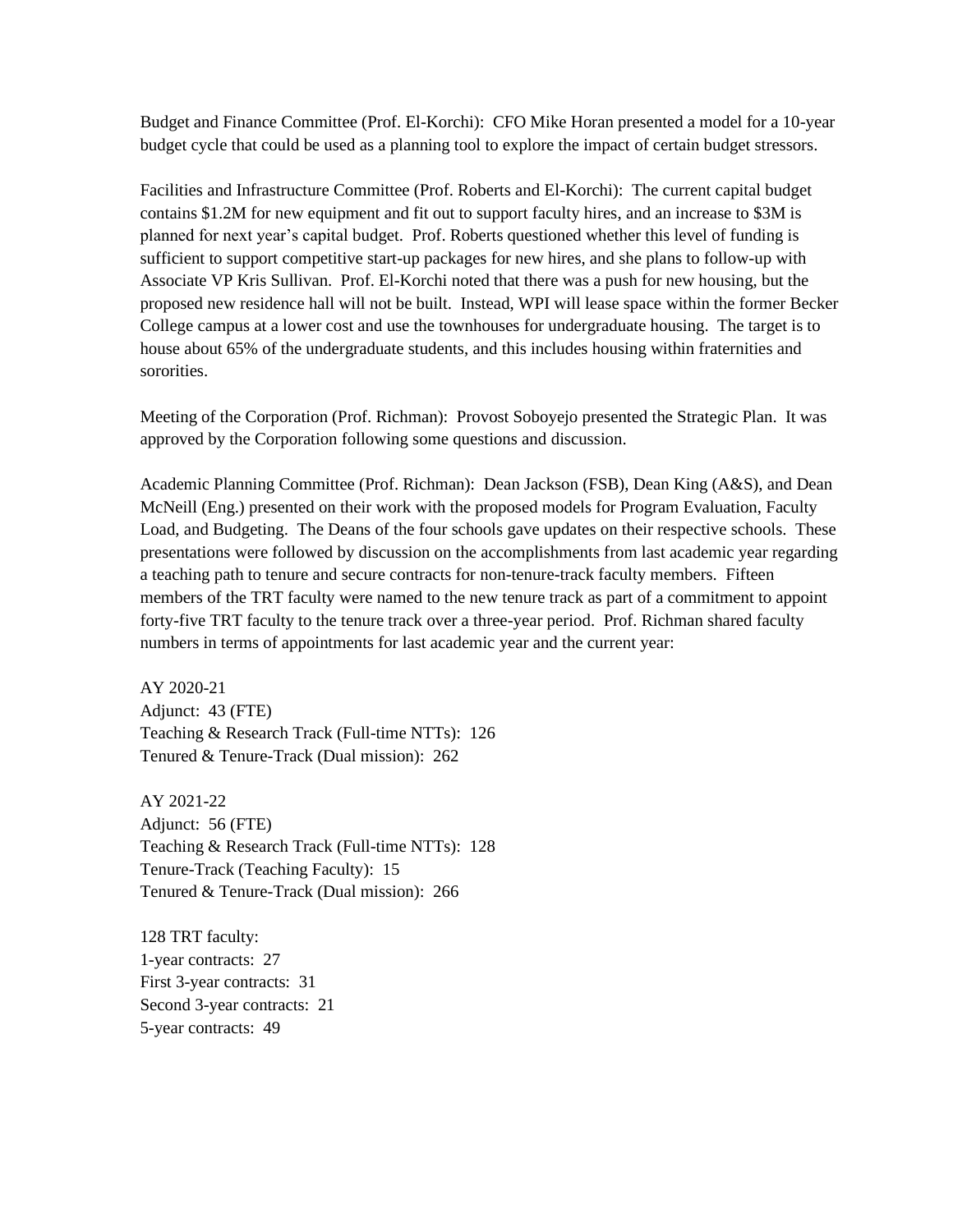Student Affairs Committee (Prof. Richman): Discussions focused on issues of mental health and student wellbeing, and included a presentation by Charlie Morse, Associate Dean/Director of Counseling.

Technology Task Force (Prof. Richman): This Committee is transitioning to a standing committee of the BOT. The goals of the Committee were discussed. One issue is the balance between reducing risk and the impact on daily operations and privacy. Prof. Richman also noted that there was some discussion of distributing a user satisfaction survey across the WPI community.

Economic Impact Committee (Prof. El-Korchi): VPR Bogdan Vernescu gave an overview of activities within the Research Solutions Institute and the Office of Technology Commercialization. Considerable discussion was devoted to Battery Resources, a startup that offers a unique process for recycling Li-ion batteries. The firm has been attracting angel investing and there are plans to build four recycling plants to meet the demand. Sia Najafi, Executive Director, Information Technology, gave a presentation on the computational support that is available for academic and research activities.

Following the updates, there was some discussion on whether the faculty members on the Trustees' committees would be able to report back to the faculty. Historically, the Secretary of the Faculty gave a briefing to COG. Later, when membership of faculty on the Trustees' committees was introduced, summary reports were distributed to the faculty, but this has not happened in recent years. Prof. Roberts responded that she felt that there was an expectation from the Board that the participating faculty members would update the faculty. Prof. Richman will give this question some consideration for an upcoming faculty meeting.

## 6. Proposal for Administrative Searches (continued from COG meeting #4):

Prof. Dominko distributed a revised version of the proposed changes to Section 1.I of the Faculty Handbook which addresses searches to fill academic administrative positions. The proposed changes are intended to clarify the definitions of academic administrators and to establish a transparent process for the selection and appointment of academic administrators. Clarifying the definition of an academic administrator is important because these appointments impact a faculty member's participation in faculty governance and other types of service. For transparency, the proposed changes would also make clear that anticipated vacancies in existing or newly created academic administrative positions will be announced to the faculty to promote wider awareness of available opportunities and more internal applicants.

Revisions to the document since COG meeting #4 included defining an academic administrative position as a faculty appointment in which the responsibilities require 50% or more time commitment and restrictions on faculty members who are eligible to be elected members of search committees for filling academic administrative positions. Appointments that require less than 50% time commitment would be task related and considered professional development opportunities. Prof. Dominko presented a draft of a table that provides examples of appointment titles, and for each title, information is given on the time commitment and eligibility for faculty governance ballots for election to COG, COAP and CTAF, FRC, and search committees.